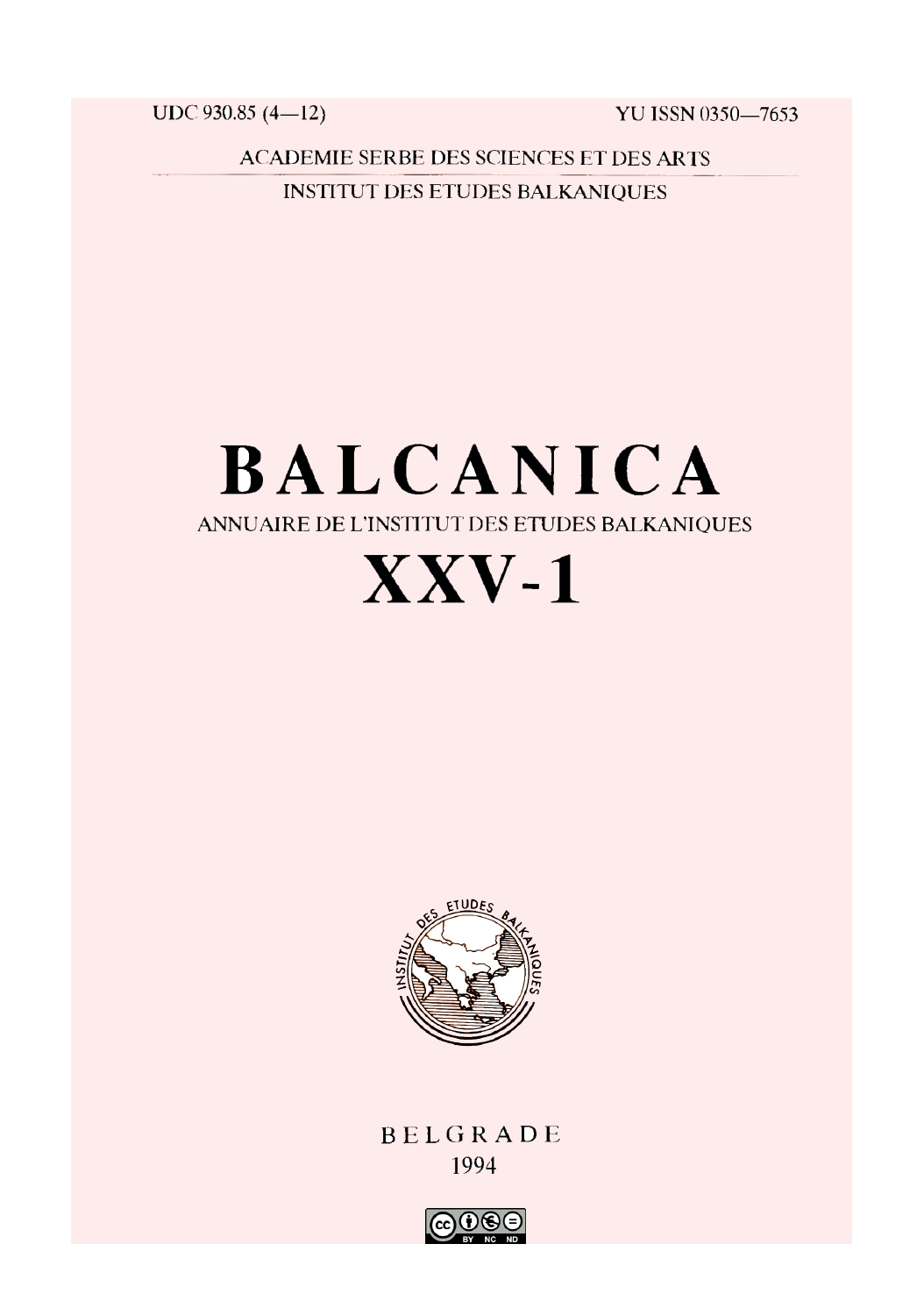## **IN Ml iMORIAM**

## **RADOVAN SAMARDŽIĆ** (1922-1994)

### **I**

Radovan Samardžić, beyond any doubt, was one of the greatest Serbian historians of the 20th century if judged by the scope and significance of his prominent work. His wide scholarly interests ranged from political history of the Ottoman era (16th-17th c.), history of culture and sciences in the period of Enlightenment and restoration ol national stales (18th-20th c.), to the currents of thought throughout modern and contemporary ages. Radovan Samardžić was born in Sarajevo 1922, graduated history from Belgrade University, Faculty of Philosophy in 1949, received his PhD with professor Jorjo Tadic in 1956. He specialized with Fernand Braudel in his Paris seminar (1957-58), and at the Institute for European History in Meinz (1967-68). He was professor of history at Belgrade University, Faculty of Philosophy (until 1990), Head of the History Department, editor-in-chief of the "Jugoslovenski istorijski časopis" (1974-81), member of the Serbian Academy of Sciences and Arts, and Secretary to its Department of Historical Sciences (1985-89), as well as Director of the Institute for Balkan Studies (1978-88). He was the President of the Editorial Board preparing the most ambitious project of Serbian historiography - */storija srpskog naroda* (History of the Serbs, 1981 -1992, in ten vols.), editor of the third volume and co-author of the 111, IV and VI volumes.

Radovan Samardžić's major work is his trilogy : *Mehrned Sokolović* (Belgrade, 1971) with its four Serbian editions, and translations to Polish (Lodz, 1982) and French (Lausanne, 1994): *Sulejman i Rokselana* (Belgrade, 1976: 2nd ed. 1987); and posthumously published *Osman* (Belgrade, 1995). By the subject and content, the trilogy is akin to the monograph *Veliki vek Dubrovnika* (The Great Age of Dubrovnik, Belgrade, 1962; 2nd ed. 1983), devoted to the 17th-century Dubrovnik. While carrying out his research for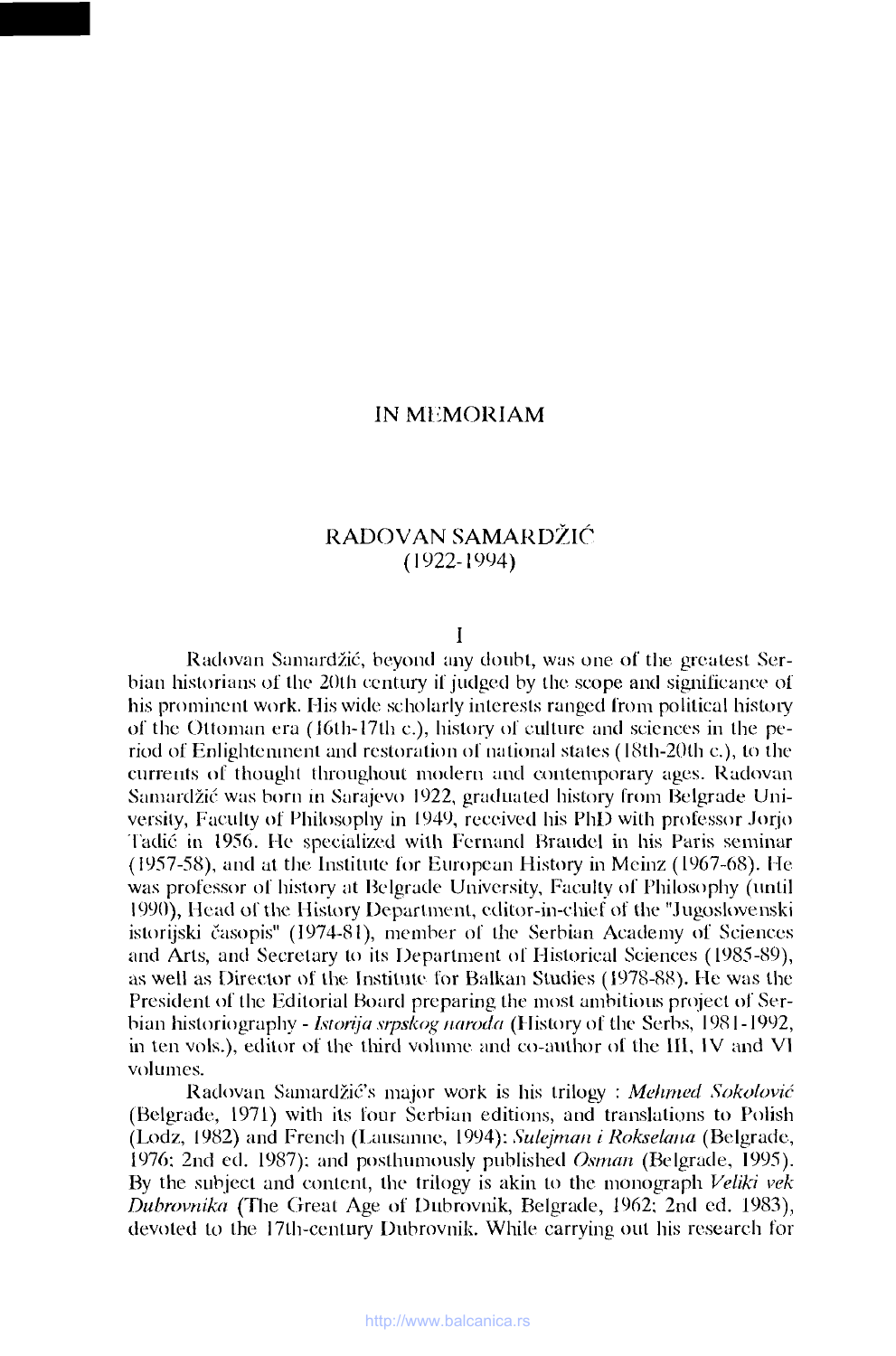this book, Radovan Samardzic gathered and published a comprehensive collection of archival material *Burba Duhrovnika za opstanak posle velikog zern-Ijotresa 1667* (Dubrovnik's Struggle for Survival after the 1667 Great Earthquake, Belgrade, 1960), whereas it was in Paris that he gathered poorly known testimonies of French travelers in the central Balkans, which he translated and published under the title *Beograd t Srbija u spisima francuskih savrernenika XVI-XVIJ veka* (Belgrade and Serbia in the Records of French Contemporaries in the 16lh- 17th Centuries, Belgrade, 1961, bilingual Scrbo-French edition). His historical essays, intended to be the part of a thematic whole, were published in books : *Usmena narodna hronika* (Oral Popular Chronicle, Novi Sad, 1978), devoted to the relations between the epic and historical in folk poetry; *Ideje za srpsku istoriju* (Ideas for Serbian History, Belgrade, 1989), containing his essays on the cornerstones of Serbian history; and *Kosovsko opredeljenje* (The Meaning of Kossovo, Belgrade, 1990), analyzing the relationship of the historical and legendary in "the Serbian testamentary thought". The three books of historical essays, written with a pronounced philosophical note, contain the sum of Samardzic's views of history. His essays on the history of historiography were published in four volumes of *Pisci srpske istorije* (Writers of Serbian History, 1976-1995). Book of his interviews *Na rubu istorije* (On the Edge of History, Belgrade, 1994) was published posthumously. Radovan Samardzic's books and articles, most of them of synthetic nature, were published in various scholarly publications and collections of works in France, Spain, Italy, Germany, Greece and the U.S.A. It was under his editorship that the book *Kosovo i Metohija u stpskoj istoriji* (Kossovo and Metohija in Serbian History, Belgrade, 1989; French and German translations - Lausanne, 1990) was done as a complete survey of the history of the region, as well as the historical chapters of *Zaduzhitie Kosova* (The Kossovo Endowments, Belgrade-Prizren, 1987), with new documents covering the period from the 16th to 20th centuries. He also acted as the editor of various collections of works submitted at numerous symposia organized by the Serbian Academy of Sciences and Arts and the Institute for Balkan Studies.

II

Firmly relying upon rich legacy of Serbian historiography, Radovan Samardzic considered the history of Serbs as a problem which could not be understood without its Balkan dimension and, furthermore, out of its broader European perspective. His major works, dedicated to the first centuries of the Ottoman rule (the above-mentioned trilogy), are thus clearly marked by an endeavour to view the Balkan mosaics of nations, religions and traditions as a dynamic entity dependent upon complex interaction ol local conditions, Ottoman framework and European processes. Biographical method was, therefore, used only as a convenient means to refract, as il in a focus, a broadly taken picture of the entire Balkan area through lives and destinies of prominent figures of the epoch.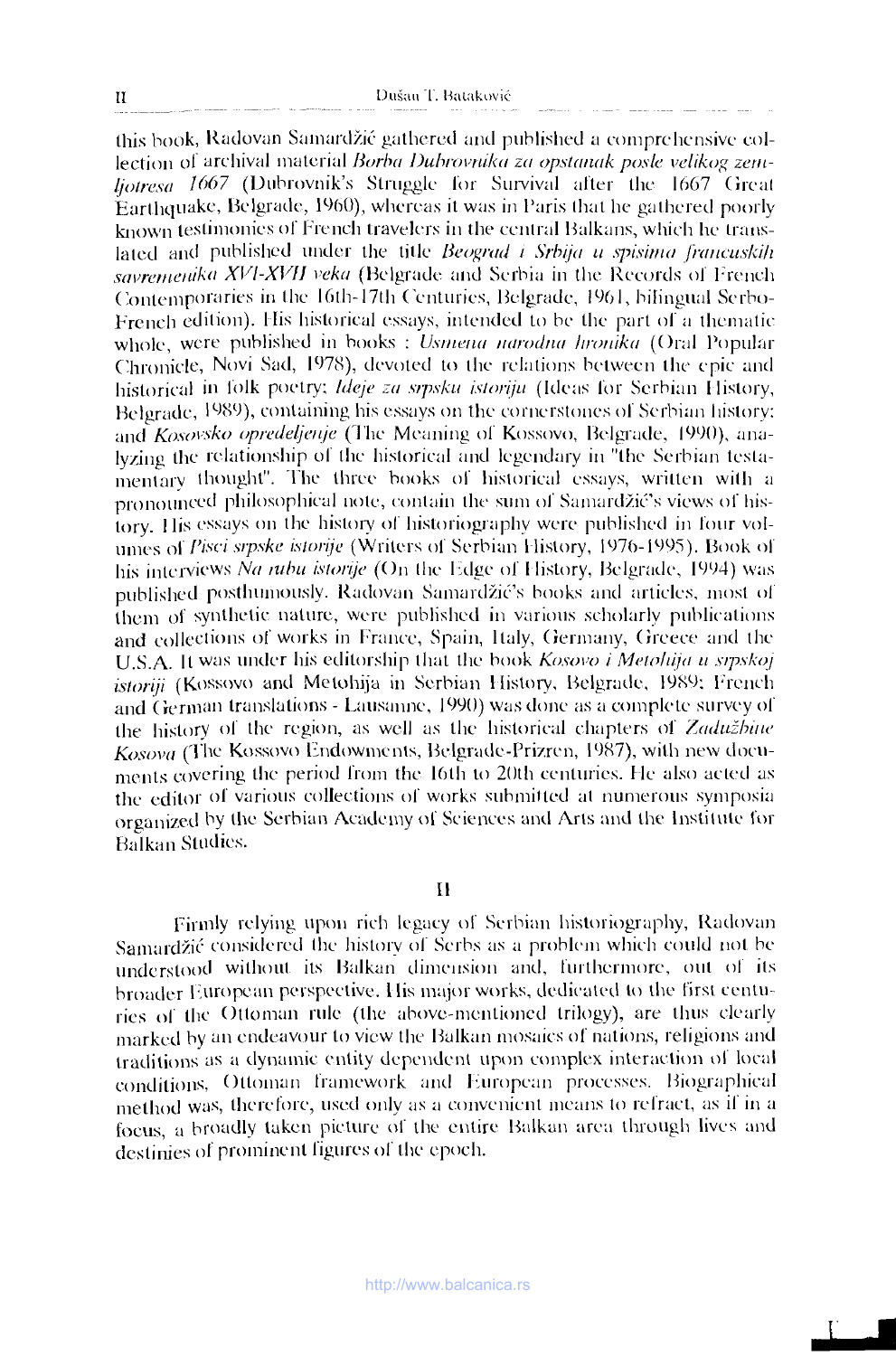Radovan Samardžić never reduced the results of his research to an exact communication of mere facts, but transcended them by an elevated understanding that was designated by the critics, *apropos* of *Mehrned Sokolović,* as a "scholarly synthesis in a higher intellectual projection". The experience of French school of structures of the Mediterranean world and the German tradition of "living through" past realities were merged into Sanrarđžić's method producing new quality. F. Braudel's and W. Dilthay's postulates were taken only as starting points in his research. Comparing Turkish, Venetian and Dubrovnik materials to the tradition preserved in hagiographic writings, creations of Dubrovnik poets and epic folk tradition, Samardžić deduced an authentic reconstruction of Balkan history of the L6th and early 17th centuries. From these investigations, enriched with comparative study of European processes, his well-known theory was derived of "the sorrowful 16th-century man" and "disunion of civilizations" - as the phenomena resulting from the break with the Middle Ages and the ingress into the Modern Age. It was with particular affinity that he wrote about the Levantine world and its religious syncretism, recognizing the forms common to various Balkan nations.

Studying history of the Dubrovnik Republic with special passion and steadiness, he showed in his *Veliki vek Dubrovnika* to which extent the links of this small Slavic enclave with its broader hinterland had determined its cultural horizons and shaped its literary interests, even in the 17th century, the age of its full prosperity. Material from rich series of the Dubrovnik Archives served as a basis for comparative verification of the tradition fixed in "oral folk chronicles". National history inscribed in epic poems, especially in those about national leaders and haiduks that had revolted against the Turks, appeared thus, with all poetic ornamentation being removed, as an important, often relevant historical source. On the other hand, as Samardžić used to emphasize, the epic tradition had gradually become substance of a unique "epic vertical" which, impressed into collective consciousness of the people during the Ottoman rule, was to be one of major foundations of the 19thcentury national revival.

The study of cultural heritage and epic tradition in particular incited his special affinity for the research, analysis and critical redaction of the works of Vuk Stefanović Karadžić. His attention was focused on the epic poems Vuk had collected, calendars he had edited and historical writings he had left behind (*Istorijski spisi l-ll,* Belgrade, 1969; *Danica za 1826, 1827, 1829, 1834,* Belgrade, 1969; *Treća knjiga srpskih narodnih pjesama,* Belgrade, 1988).

Besides reconstruction of certain epochs and conspicuous processes marking them, Samardžić's line of work was also directed to systematic research of historiographical heritage (*Pisci srpske istorije I-IV)* : his intention was not only to evaluate the writers of history, from Jovan Rajić, Vuk Karadžić, Stojan Novaković and Jovan Ristić to Vladimir Corović, Slobodan Jovanović and Jorjo Tadić, by their contributions to greater knowledge of the